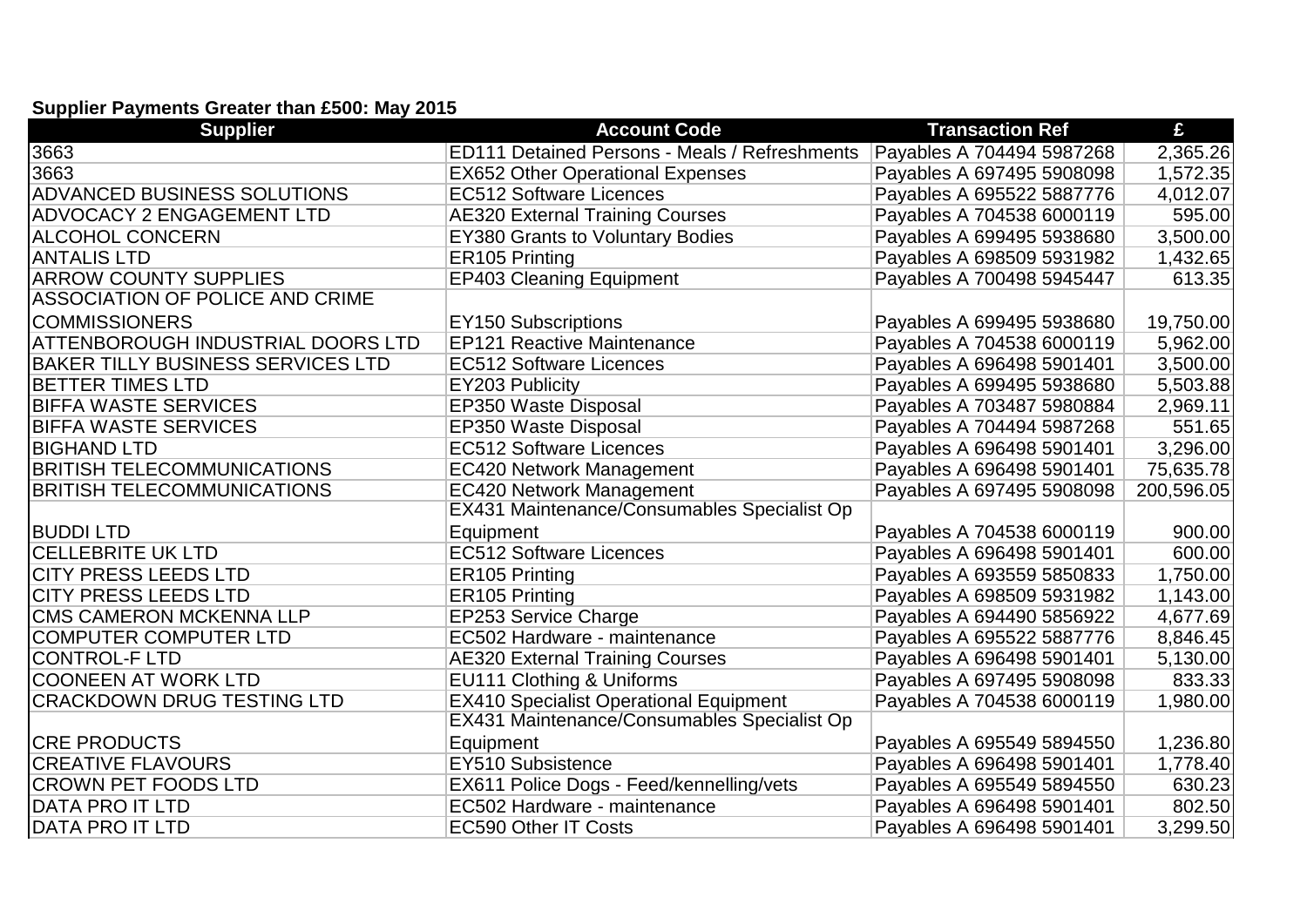| <b>IDKD ASSOCIATES</b>                | <b>EY250 Consultants Fees</b>                    | Payables A 704538 6000119 | 1,495.00  |
|---------------------------------------|--------------------------------------------------|---------------------------|-----------|
| <b>IDR RALPH SAMPSON</b>              | <b>ES140 Doctors Statements</b>                  | Payables A 694504 5863129 | 575.00    |
| <b>DUE NORTH LTD</b>                  | <b>EY150 Subscriptions</b>                       | Payables A 693559 5850833 | 2,457.00  |
| <b>EDF ENERGY CUSTOMERS PLC</b>       | <b>EP202 Electricity</b>                         | Payables A 704538 6000119 | 3,002.50  |
| <b>EDGAR BROTHERS</b>                 | EX703 Firearm equipment                          | Payables A 698487 5914651 | 4,170.00  |
| EVERYTHING EVERYWHERE LTD             | EC130 Mobile Phone Call Charges & Contract       | Payables A 696498 5901401 | 2,110.07  |
| <b>FAIRACRE SERVICES</b>              | <b>EP121 Reactive Maintenance</b>                | Payables A 695549 5894550 | 970.00    |
| <b>FIRE SAFETY SERVICES</b>           | <b>EP102 Planned Maintenance</b>                 | Payables A 700498 5945447 | 697.50    |
| <b>FIRE SAFETY SERVICES</b>           | <b>EP102 Planned Maintenance</b>                 | Payables A 702489 5952026 | 2,450.50  |
| <b>FWP MECHANICAL LTD</b>             | EP123 Building Maintenance - Day to Day          | Payables A 698509 5931982 | 1,291.16  |
| <b>GALLAGHER HEATH</b>                | <b>EY251 Professional Fees</b>                   | Payables A 700498 5945447 | 12,100.20 |
| <b>HALL FUELS</b>                     | ET191 Diesel                                     | Payables A 694490 5856922 | 28,101.00 |
| <b>HALL FUELS</b>                     | ET191 Diesel                                     | Payables A 699495 5938680 | 14,295.00 |
| HAYS SPECIALIST RECRUITMENT LTD       | AE110 Agency / Temp Staff                        | Payables A 695522 5887776 | 869.85    |
| HAYS SPECIALIST RECRUITMENT LTD       | AE110 Agency / Temp Staff                        | Payables A 698509 5931982 | 695.88    |
| <b>HETTYS</b>                         | <b>EY380 Grants to Voluntary Bodies</b>          | Payables A 704513 5993897 | 10,000.00 |
| <b>HOME OFFICE</b>                    | EC526 Systems Development                        | Payables A 700498 5945447 | 2,824.80  |
| <b>HUMAN APPLICATIONS LTD</b>         | <b>AE320 External Training Courses</b>           | Payables A 696498 5901401 | 725.00    |
| <b>ICVA</b>                           | <b>EY150 Subscriptions</b>                       | Payables A 699495 5938680 | 500.00    |
| <b>JOHN CAVANAGH QC</b>               | <b>EX902 Counsel Fees</b>                        | Payables A 694504 5863129 | 17,717.50 |
| <b>KELWAY LTD</b>                     | <b>EC590 Other IT Costs</b>                      | Payables A 696498 5901401 | 5,226.00  |
| <b>LIFTWORK SERVICES LTD</b>          | <b>EP121 Reactive Maintenance</b>                | Payables A 695549 5894550 | 572.50    |
| <b>LYRECO OFFICE PRODUCTS</b>         | <b>ER101 Stationery &amp; Office Consumables</b> | Payables A 695522 5887776 | 1,169.71  |
| <b>LYRECO OFFICE PRODUCTS</b>         | ER101 Stationery & Office Consumables            | Payables A 695549 5894550 | 1,320.41  |
| <b>LYRECO OFFICE PRODUCTS</b>         | <b>ER101 Stationery &amp; Office Consumables</b> | Payables A 697495 5908098 | 926.72    |
| <b>LYRECO OFFICE PRODUCTS</b>         | <b>ER101 Stationery &amp; Office Consumables</b> | Payables A 698487 5914651 | 995.54    |
| MANSFIELD REFRIGERATION & AIR COND    |                                                  |                           |           |
| <b>CO LTD</b>                         | EP103 Planned Mechanical & Engineering Works     | Payables A 698509 5931982 | 558.00    |
| MICHAEL PAGE RECRUITMENT LTD          | AE110 Agency / Temp Staff                        | Payables A 695549 5894550 | 528.20    |
| <b>MICHAEL PAGE RECRUITMENT LTD</b>   | AE110 Agency / Temp Staff                        | Payables A 698509 5931982 | 21,374.37 |
| MITIE CLEANING & SUPPORT SERVICES LTD | <b>EP401 Contract Cleaning</b>                   | Payables A 704494 5987268 | 99,700.18 |
| <b>MIVEN LTD</b>                      | EP201 Gas                                        | Payables A 696498 5901401 | 2,680.60  |
| <b>MIVEN LTD</b>                      | <b>EP202 Electricity</b>                         | Payables A 696498 5901401 | 2,680.60  |
| <b>MIVEN LTD</b>                      | <b>EP205 Water Services / Rates</b>              | Payables A 696498 5901401 | 2,680.59  |
| <b>MIVEN LTD</b>                      | EP250 Rent                                       | Payables A 696498 5901401 | 83,759.55 |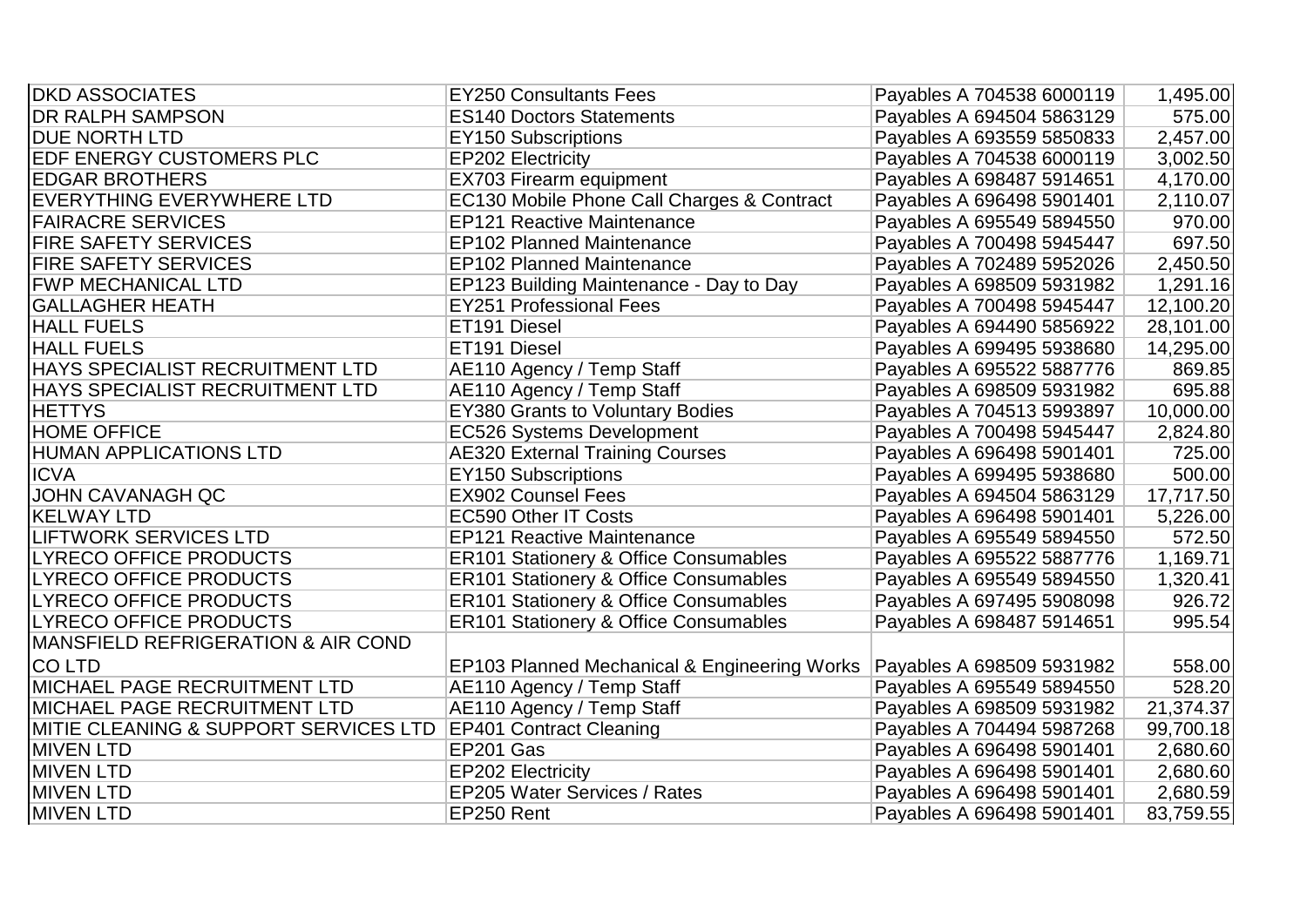| <b>IMIXED FOUNDATIONS</b>                 | <b>EY380 Grants to Voluntary Bodies</b>     | Payables A 703487 5980884 | 15,000.00 |
|-------------------------------------------|---------------------------------------------|---------------------------|-----------|
| <b>MLL TELECOM</b>                        | <b>EC420 Network Management</b>             | Payables A 693559 5850833 | 30,628.80 |
| <b>MOUCHEL BUSINESS SERVICES LTD</b>      | <b>EY251 Professional Fees</b>              | Payables A 698487 5914651 | 8,975.00  |
| <b>MOUCHEL BUSINESS SERVICES LTD</b>      | <b>EY251 Professional Fees</b>              | Payables A 704494 5987268 | 30,627.11 |
| <b>INETCALL TELECOM LTD</b>               | <b>EC410 Network Services</b>               | Payables A 696498 5901401 | 35,625.00 |
| <b>INEW COLLEGE NOTTINGHAM</b>            | <b>AE320 External Training Courses</b>      | Payables A 695522 5887776 | 1,000.00  |
| NEWARK & SOUTHWELL STREET PASTORS         | <b>EY380 Grants to Voluntary Bodies</b>     | Payables A 696498 5901401 | 4,000.00  |
|                                           | EX431 Maintenance/Consumables Specialist Op |                           |           |
| <b>NORMANTON SCREENPRINT</b>              | Equipment                                   | Payables A 700498 5945447 | 2,398.50  |
| NORTH PROCUREMENT CONSULTANCY LTD         | AE110 Agency / Temp Staff                   | Payables A 702489 5952026 | 3,525.00  |
| <b>INORTH PROCUREMENT CONSULTANCY LTD</b> | <b>EY250 Consultants Fees</b>               | Payables A 704538 6000119 | 3,055.00  |
| <b>NORTH YORKSHIRE PCC</b>                | EJ190 Other Partnerships                    | Payables A 699495 5938680 | 1,000.00  |
| <b>NOTTINGHAMSHIRE WOMENS AID LTD</b>     | <b>EY380 Grants to Voluntary Bodies</b>     | Payables A 695522 5887776 | 11,570.00 |
| <b>ORIGAMI ELEPHANT</b>                   | AE110 Agency / Temp Staff                   | Payables A 693559 5850833 | 3,150.00  |
| <b>POST OFFICE LIMITED</b>                | <b>ET180 Road Fund Licences</b>             | Payables A 697495 5908098 | 830.00    |
| <b>QA LTD</b>                             | <b>AE320 External Training Courses</b>      | Payables A 700498 5945447 | 1,348.00  |
| <b>REMEDI</b>                             | <b>EY380 Grants to Voluntary Bodies</b>     | Payables A 699495 5938680 | 5,407.00  |
| <b>SBL LTD</b>                            | <b>EC512 Software Licences</b>              | Payables A 696498 5901401 | 9,036.15  |
| <b>SEPURA LTD</b>                         | EC210 Radio / Airwave - Equipment           | Payables A 702489 5952026 | 1,551.00  |
| <b>SOLOS CONSULTANTS LTD</b>              | AE110 Agency / Temp Staff                   | Payables A 695549 5894550 | 715.12    |
| <b>SOLOS CONSULTANTS LTD</b>              | AE110 Agency / Temp Staff                   | Payables A 698487 5914651 | 4,498.32  |
| STARTRAQ (UK) LTD                         | ER101 Stationery & Office Consumables       | Payables A 693559 5850833 | 1,398.21  |
| <b>TACTICAL SAFETY RESPONSES LTD</b>      | <b>EX702 Weaponary Supplies</b>             | Payables A 694490 5856922 | 2,290.00  |
| TELEPHONE TECHNOLOGY LTD                  | EC130 Mobile Phone Call Charges & Contract  | Payables A 696498 5901401 | 1,616.16  |
| THE DANWOOD GROUP LTD                     | ER105 Printing                              | Payables A 698509 5931982 | 1,038.52  |
| <b>THE PRINCES TRUST</b>                  | <b>EY380 Grants to Voluntary Bodies</b>     | Payables A 696498 5901401 | 18,270.00 |
| <b>TOTAL INTEGRATED SOLUTIONS LTD</b>     | <b>EP102 Planned Maintenance</b>            | Payables A 694504 5863129 | 3,329.99  |
| <b>TOWN AND COUNTRY RENTALS</b>           | <b>EJ990 Other Third Party Payments</b>     | Payables A 704513 5993897 | 1,190.00  |
|                                           | EX431 Maintenance/Consumables Specialist Op |                           |           |
| UNIPAR SERVICES                           | Equipment                                   | Payables A 697495 5908098 | 11,808.70 |
| UNIQUE CAR HIRE                           | <b>EX750 Vehicle Recovery Costs</b>         | Payables A 704494 5987268 | 2,656.00  |
| VIRGIN MEDIA BUSINESS LTD                 | <b>EC420 Network Management</b>             | Payables A 696498 5901401 | 11,500.77 |
| <b>VOLUNTARY ACTION BROXTOWE</b>          | <b>EY380 Grants to Voluntary Bodies</b>     | Payables A 695522 5887776 | 5,688.00  |
| WA PRODUCTS (UK) LTD                      | <b>ED113 Detained Persons - Consumables</b> | Payables A 694490 5856922 | 720.00    |
| WA PRODUCTS (UK) LTD                      | <b>ED113 Detained Persons - Consumables</b> | Payables A 702489 5952026 | 1,176.00  |